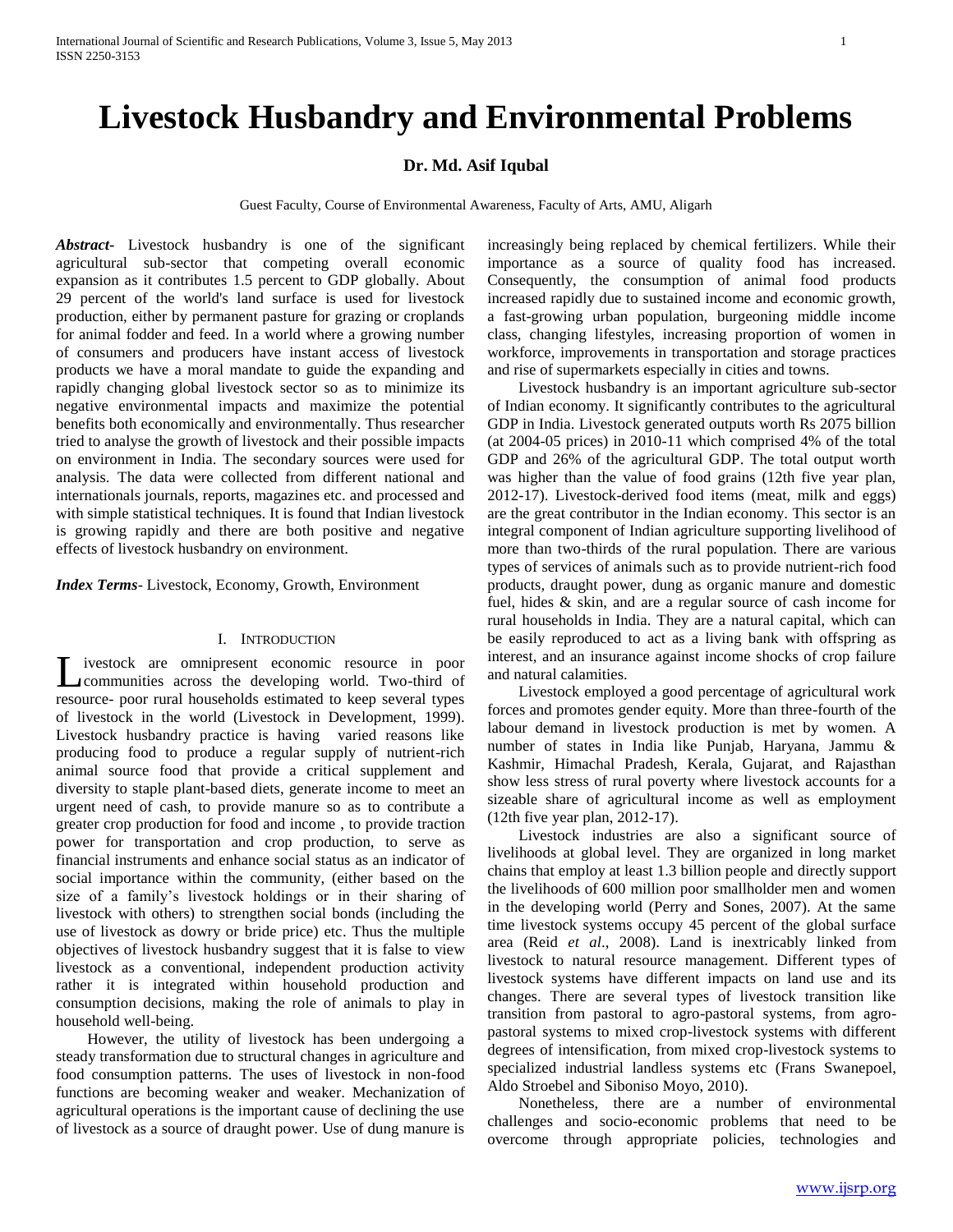strategies in order to harness the pro-poor potential of livestock. The problems may include insufficient productivity in lowproducing animals, huge gap between the potential and the realized yields in Indian livestock, limited extent success in crossbreeding of indigenous species with exotic stocks to enhance genetic potential of different species, quantitative and qualitative deterioration of common grazing lands, frequent outbreaks of diseases like FMD, BQ, PPR, Influenza etc. to affect livestock health and productivity and a large share of ruminants in greenhouse gases (Methane and Nitrous oxide to global warming, the mitigation of which is a major challenge). The important livestock – environment challenges are land degradation particularly of semi-arid region, extensive grazing and large-scale forest degradation, and loss in biodiversity, animal waste products which exceeds the absorption capacity of land and water, emission of greenhouse gases from livestock

wastes, groundwater contamination and pollution, involution of mixed farming system, and slaughterhouses etc.

# II. OBJECTIVE

 Keeping in view the significance and of livestock husbandry researcher tried to

- i. Present a trend of livestock growth in India and
- ii. To show the relationship of livestock with environment.

#### III. METHODOLOGY

 Data were collected from published record, annual report of livestock census, and different journals and articles. These data were processed and analyzed with simple statistical techniques.



**Figure 1 Source: 12th five year plan (2012-17)**

#### IV. DISCUSSION

# **Growth of Livestock Heads in India**

 Livestock production is a permanent and growing component of global agriculture. Due to rapidly increasing incomes and high income elasticities in India, consumption of meat and milk and their products are increasing rapidly as shown in table 2 since 1981-82. As a result, this sector has been growing at a faster rate considerably than the other agriculture sector except crop sector. Figure 1 shows the growth in major livestock in different census year. All livestock species showing almost positive trend of growth from the year 1982 to 2007 with slight fluctuation in buffalo population. While trend of cattle head production has a big fluctuation between 1992 and 2003 showing a negative trend of growth. However after 2003, cattle show a big leap of production with positive trend of production. It is mainly because of the high level of mechanization of agriculture, low productivity of cows for milk production as well as

prohibition of cow slaughter on religious ground especially in India (Khan N and Iqubal M.A, 2008).

 Buffalo, the second important big ruminant, also exhibited an improving nature of growth in their head number. Their numbers rose up at rather high rate. Goat and sheep the small ruminants, shot up at very fast and steady rate in the study area India. The increase in their numbers is on account of increasing demand of mutton (meat) in Indian states due to high level of social acceptability among all religious groups unlike beef and pork. They are usually reared at household level by female members and poors who have small amount of capital to invest for big ruminants like cattle and buffalo. Their rearing is also preferred especially in Muslim families considering it as religious obligation as the most of the prophets reared goats in their lives. Besides, the goats are also sacrificed every year by same community on the occasion of EID-UL-AZHA in abundant number (Khan N et al, 2008).

 This trend is expected to continue at commercial level. The increase of animal numbers at traditional level need expanding of grazing area but horizontal expansion of the area is not possible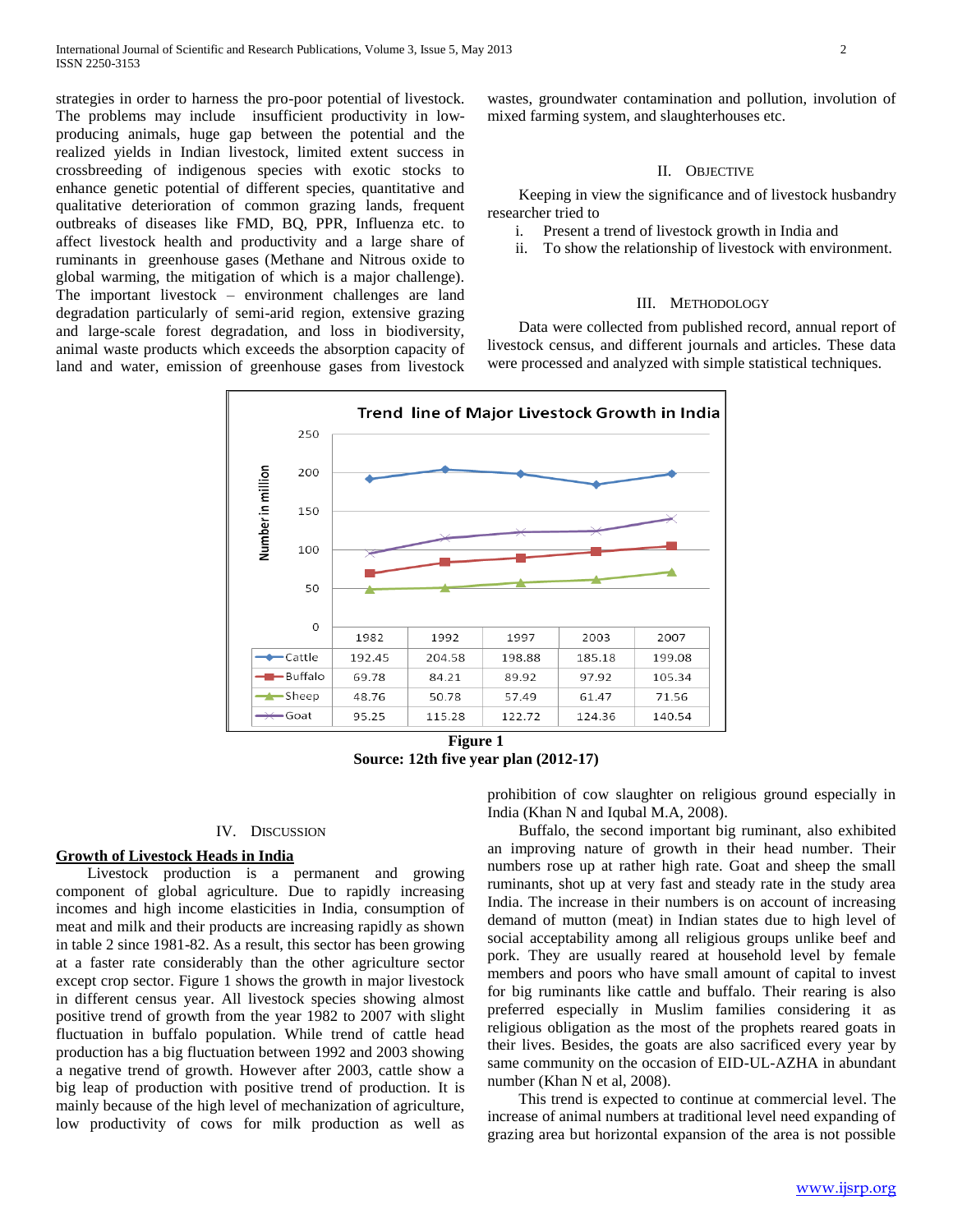anymore due to urbanisation and industrialisation. According to Khan's study livestock number is also intensifying per human head and per hectare of land. This intensification can have negative impact on environment. The pressure of livestock production has gone beyond the adsorptive capacity of the resource base, polluting water and air. Intensive production can have heavy strain on the water and air quality. Intensification of crop and livestock production in some of the semi-arid and tropical highlands of India is leading to extensive soil degradation.

|  |                                   | Milk                  | Wool         | Meat                  |  |
|--|-----------------------------------|-----------------------|--------------|-----------------------|--|
|  |                                   | <b>Million Tonnes</b> | Million Kgs. | <b>Million Tonnes</b> |  |
|  | 1981-82                           | 34.3                  | 33.1         |                       |  |
|  | 1991-92                           | 55.7                  | 41.6         |                       |  |
|  | 1996-97                           | 69.1                  | 44.4         |                       |  |
|  | 2002-03                           | 86.2                  | 50.5         | 2.1                   |  |
|  | 2006-07                           | 102.6                 | 45.1         | 2.3                   |  |
|  | 2010-11                           | 121.8                 | 43           | 4.8                   |  |
|  | $1245$ five year alon $(2012.17)$ |                       |              |                       |  |

# **Production of Major Livestock Products in India**

Source: 12th five year plan (2012-17)

Note: Meat Production from Commercial Poultry Farm is included from 2007-08.

### V. IMPACT OF LIVESTOCK HUSBANDRY

## **Positive Impacts**

 However, Livestock are beneficial as well as harmful both for human beings and environment. In other words livestock husbandry and their production processes have both positive and negative effects on environment. The positive effects on environment can be realised when there is managed grazing system which improves species (flora) wealth, mixed farming (crop cultivation and livestock keeping) enhances water infiltration and recharges groundwater reserves, sustains the resource base and effects resource enhancement and support resource sparing etc. The use of livestock in mixed farming saves fossil fuel. Livestock contributes to soil fertility maintenance through manure and enabling rotation with N fixing plants. Livestock grazing can improve biodiversity. Contrary to this, livestock contribute to enhance the economic power of various rural people and now a day this sector has been industrialized. Providing nutrition rich food is another benefit of livestock to human beings. Organic farming and gobar gas plant also contributes to the environment.

# **Negative Impacts**

 In spite of that livestock contributes to environmental problems/climate change both at local and global level. The most important source of methane emissions in India is enteric fermentation from domestic livestock, which is showing steady increase over a period of time. During 1980–81 it was 9820 Gg (Giga grams), which has increased to 11,790 Gg during 1997–98. The share of enteric fermentation from livestock was more than 68 per cent of the total methane emissions from the agricultural sector during 1996–97 (Syed Ajmal Pasha). Methane gas is 23 times more aggressive in causing global climate change than carbon dioxide. Methane is the by-product of animal production and manure management, rice cultivation, production and distribution of oil and gas (pipelines), coal mining, and landfills. Every year, livestock and manure management are estimated to emit 80 teragrams of methane, representing 25% of man-made sources. Methane is produced as a by-product of the feed digestion of mainly ruminants and, on average, about 6 percent of the feed energy is lost in methane. Methane emission is the direct result of the capacity of ruminants to digest large amounts of fibrous grasses and other feeds which cannot be used for human consumption. Nitrous oxide is the most aggressive greenhouse gas produced by livestock (296 times CO2). It is produced from animal manure. Every year, livestock emit approximately 0.5 teragrams of nitrous oxide, representing 6% of man-made sources (FAO, Briefing Notes).

 Some of the health problem is directly related to human beings due to the association of human beings with livestock. It also caused by the poor techniques of animal husbandry influenced by local customs and traditions and the hazards of climate. These problems coupled with lack of proper land use management, poor conservation practice and absence of regulations which led to a series of environmental problems. Spraying large amounts of manure sends dust particles into the air that can penetrate the lungs of humans nearby. The particles carry toxic gases such as ammonia, which can impede the lungs from clearing dust particles, and hydrogen sulphide, which can prevent cells from using oxygen and causes loss of consciousness, coma, or death at high exposure levels.

 The environment becomes worse in the rural areas where livestock are allowed to wander free in search of food and water. The animals have helped to spread diseases of various kinds to both humans and domestic animals. In addition livestock (directly or indirectly) are an important source of land degradation, deforestation (loss of bio-diversity), waste production, pollution of land, water and air which are some of negative effects on environment.

# VI. CONCLUSION

 Livestock husbandry is growing in India very fast since last two decades. There are number of causes such as rapidly increasing incomes and high income elasticities in India,